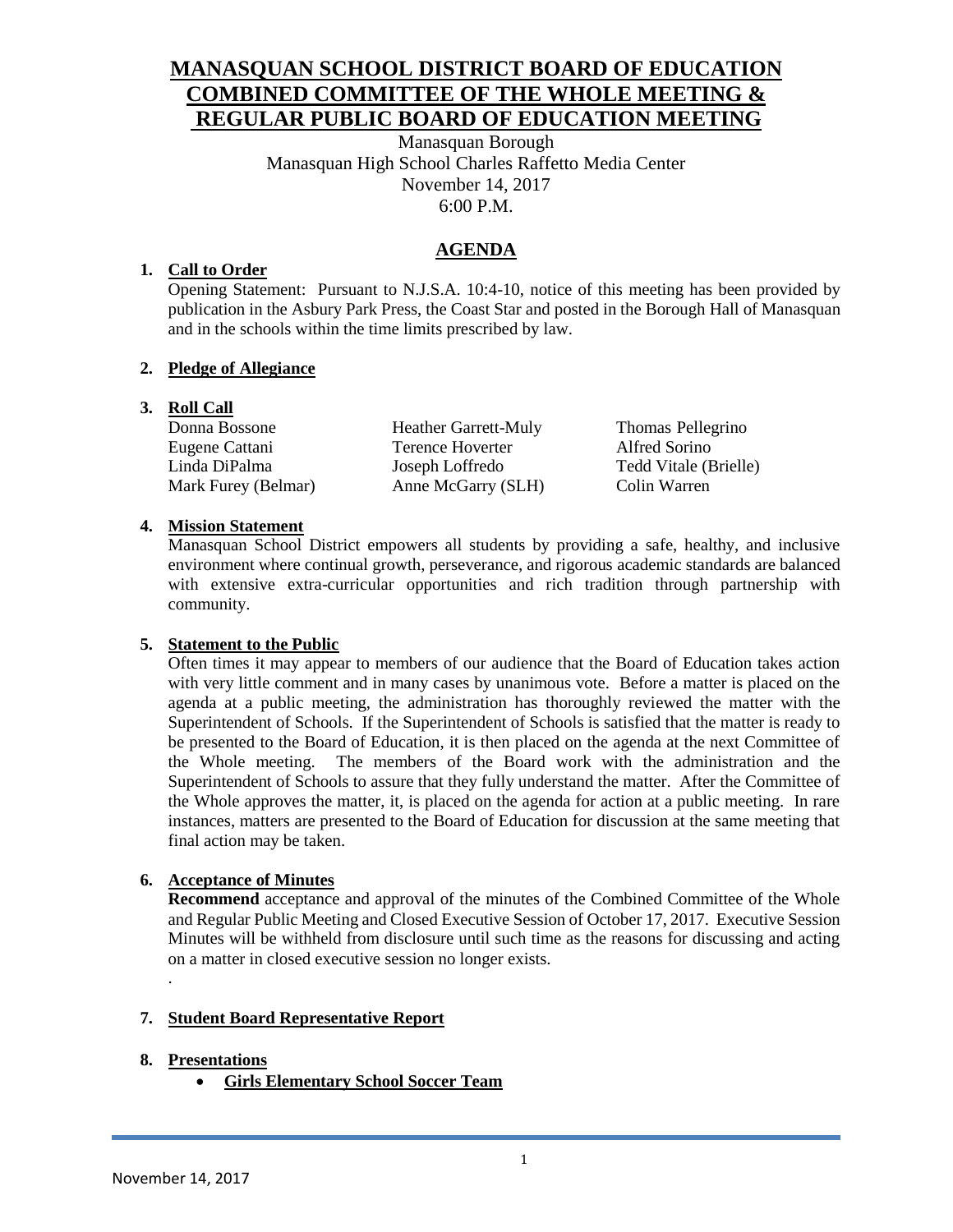- **High School Students of the Month for October Gillian Roberts, Senior – Jenna Harms, Junior – Jillian Moran, Sophomore – Yvonne Martinez, Freshman**
- **High School Teacher of the Month for October– Lee Weisert**
- **Elementary School Student of the Month for October– Ellie Hallman**
- **Elementary School Teacher of the Month for October– Marc Reid**
- **Elks Elementary School Student of the Month for October- Mikayla Mead**
- **Elks Teenager of the Month for October- Sara Milkowski**
- **New Road Construction Project Update Presented by Robert Notley**

#### **9. Discussion Items November 14, 2017 Agenda**

- **Education, Curriculum & Technology- Agenda Items\***
- **Personnel– To be Discussed in Executive Session- Agenda Items\***
- **Policy- Agenda Items\*** o 2018 Board Meeting Schedule\*
- **Finance- Agenda Items\***
	- o Ad Hoc Finance Committee Members
	- o 2018-2019 Budget Process
	- o 2016-2017 Audit

#### **Buildings & Grounds/Facilities- Agenda Items\***

- o Comprehensive Maintenance Plan Report, M-1 and Facilities Checklists\*
- o Lower Field Athletic Improvements\*

#### **10. Superintendent's Report & Information Items**

- Enrollment– **Document A**
	- $\triangleright$  Total Enrollment 1,529
		- o **High School – 944**
		- o **Elementary School – 585**
- Attendance Comparison, Fire Drill Reports, Suspensions & Tardy Reports– **Document B Fire Drill Reports**
	- **High School:**
		- o **October 5th (Fire Drill)**
		- o **October 23rd (Evacuation Drill)**
	- **Elementary School:**
		- o **October 4th (Fire Drill)**
		- o **October 27th (Lockdown)**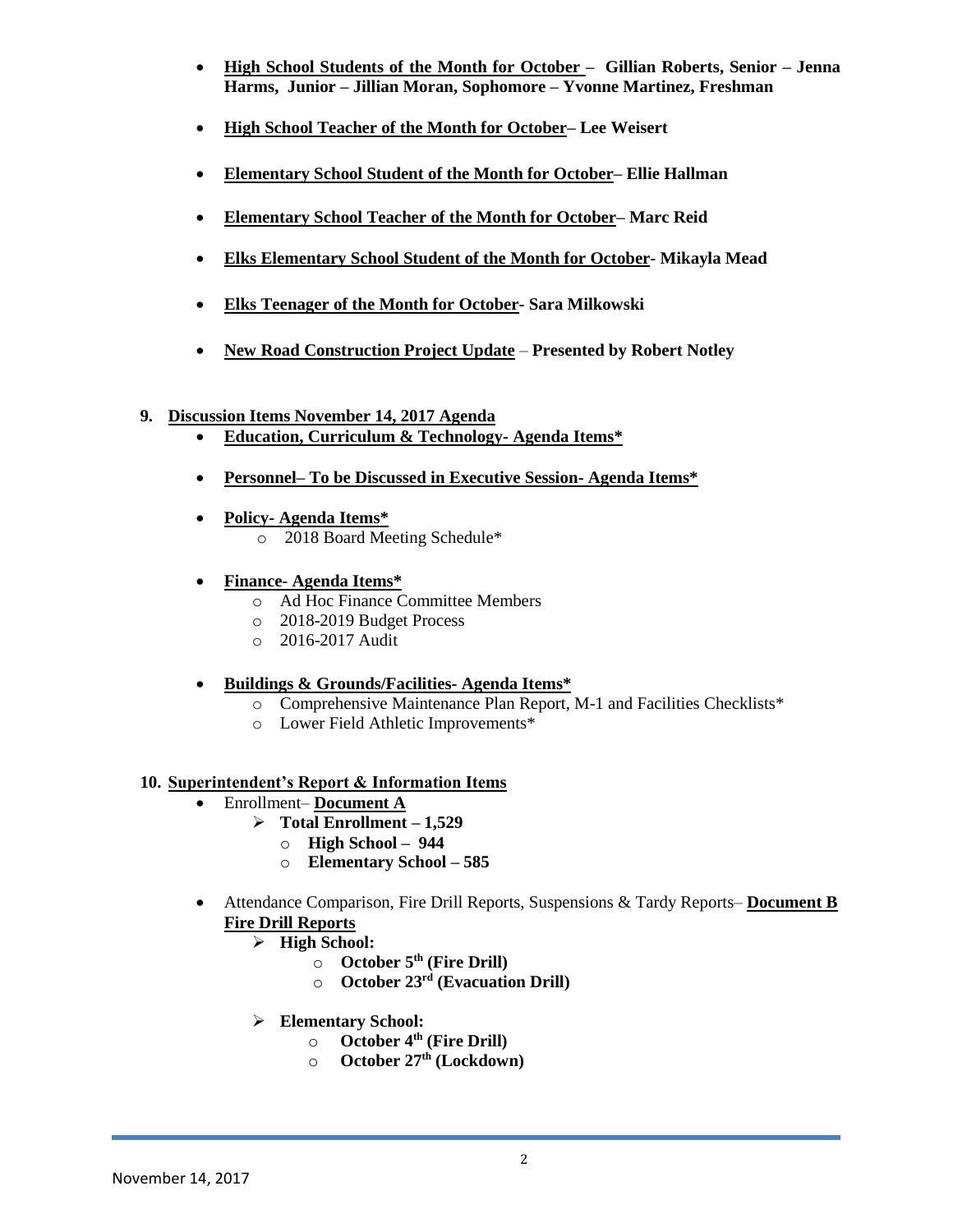- **HIB Monthly Report Document C**
	- **High School:**
		- o **One Incident 1 Confirmed HIB**
		- **Elementary School:**
			- o **One Incident – 1 Confirmed HIB**
- **Report of the Director of Curriculum and Instruction**
- **Report of the Director of Technology and Human Resources** o **Open House Video**
- **Report of the Director of School Counseling Services**

**Recommend** approval and acceptance of the Superintendent's Report.

#### **11. Public Forum on Agenda Items**

Time may be allocated for public comment at this meeting. Each speaker may be allotted a limited time when recognized by the presiding officer. In the event it appears the public comment portion of the meeting may exceed 45 minutes, the presiding officer may limit each statement made by a participant to 3-5 minutes duration. Individuals wishing to address the Board shall be recognized by the presiding officer and shall give their names, addresses and the group, if any, that they represent. Although the Board encourages public participation, it reserves the right, through its presiding officer, to terminate remarks to and/or by any individual not keeping with the conduct of a proper and efficient meeting. During the public participation portions of this meeting, the Board will not respond to questions from the public involving employment, appointment, termination of employment, negotiations, terms and conditions of employment, evaluation of the performance of, promotion or disciplining of any specific or prospective or current employee. This public forum is limited to comment on items included in this agenda only.

#### **MANASQUAN General Items**

- **12. Recommend** approval of Accurate Language Services to provide Mandarin translation for CST meetings related to student # 313172 at a rate of 95.00 per hour not to exceed 4 hours for the 16- 17 school year.
- **13. Recommend** approval of Accurate Language Services to provide Mandarin translation for CST meeting meetings related to student #313172 at a rate of 95.00 per hour not to exceed 20 hours for the 17-18 School year.
- **14. Recommend** approval of Pay Application #3, from Premier Security & Electronics, Inc., for the Manasquan Elementary School Fire Alarm System Replacement, in the amount of \$18,478.45, pending attorney review.

#### **Professional Days**

**15. Recommend** approval of the **attendance** of staff members at conferences/workshops indicated below: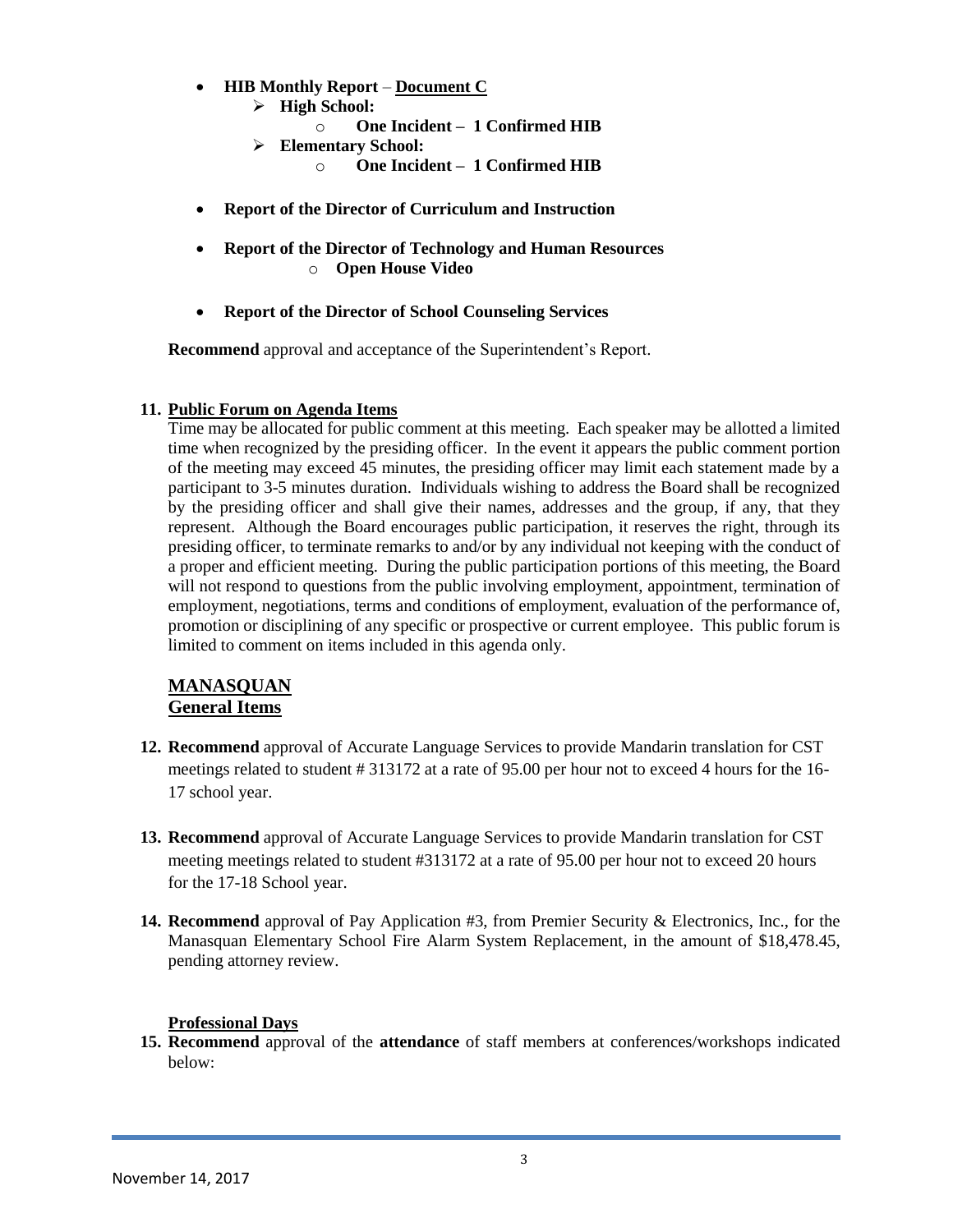| <b>Date</b>            | <b>Name</b>     | <b>Destination</b>  | <b>Purpose</b>             | <b>Sub</b>     | Cost                    |
|------------------------|-----------------|---------------------|----------------------------|----------------|-------------------------|
|                        |                 |                     |                            |                |                         |
|                        |                 | <b>New</b>          |                            |                |                         |
| November 30, 2017      | Amy Young       | <b>Brunswick</b>    | <b>Character Education</b> | No             | None                    |
|                        |                 |                     |                            |                | Mileage-\$25.17         |
|                        |                 |                     |                            |                | Registration -          |
| December 6, 2017       | Alissa Boyne    | Edison              | Sign Language              | N <sub>o</sub> | \$229.99                |
|                        |                 |                     |                            |                | Mileage - \$16.12       |
|                        |                 |                     | Wilson Reading             |                | Registration - \$650.00 |
| December 5, 6, 7, 2017 | Deborah Kehoe   | Princeton           | Training                   | Yes            | <b>IDEA</b> Funds       |
|                        |                 |                     |                            |                | Mileage - \$99.51       |
|                        |                 |                     | Wilson Reading             |                | Registration - \$650.00 |
| December 5, 6, 7, 2017 | Meghan Roland   | Princeton           | Training                   | Yes            | <b>IDEA</b> Funds       |
|                        |                 |                     |                            |                | Mileage - \$14.57       |
| January 5, 2018        | Suzanne Deegan  | Piscataway          | <b>ASD</b> Training        | Yes            | Registration - \$249.00 |
|                        |                 |                     |                            |                |                         |
| November 15, 2017      | Kali Mura       | Sea Girt            | Grade Collaboration        | Yes            | None                    |
|                        |                 |                     |                            |                | Mileage - \$16.43       |
|                        |                 |                     | Wilson Reading             |                | Registration - \$650.00 |
| December 5, 6, 7, 2017 | Kimberly Murin  | Princeton           | Training                   | Yes            | <b>IDEA</b> Funds       |
|                        |                 |                     | NJ Association of          |                |                         |
|                        |                 |                     | School Library             |                | Mileage - \$27.76       |
| November 16, 17, 2017  | Oriana Kopec    | Long Branch         | Conference                 | Yes            | Registration - \$215.00 |
|                        |                 |                     | <b>Science Concepts</b>    |                |                         |
| January 23, 2018       | Catherine Kappy | <b>Brookdale CC</b> | Workshop                   | Yes            | Registration - \$149.00 |
|                        |                 |                     | Math Assessment            |                |                         |
| January 30, 2018       | Brianna Snel    | Monroe              | Workshop                   | Yes            | Registration - \$149.00 |
|                        | Jessica         |                     | <b>Math Assessment</b>     |                | Mileage - \$20.08       |
| January 30, 2018       | Woytowicz       | Monroe              | Workshop                   | Yes            | Registration - \$149.00 |

#### **Student Action Field Trips**

#### **16. Recommend** approval of the field trips listed below:

| <b>Date</b>       | <b>Name</b>                         | <b>Subject</b> | <b>Destination</b>    | <b>Purpose</b>       | <b>Sub</b>     | Other<br><b>Board</b><br>Costs | <b>Other</b><br>Fund |
|-------------------|-------------------------------------|----------------|-----------------------|----------------------|----------------|--------------------------------|----------------------|
|                   | Cheryl Femenella<br>Danielle Romano |                |                       |                      |                |                                |                      |
|                   | Lauren Maslihan                     |                |                       |                      |                |                                |                      |
|                   | Jessica                             |                | Algonquin             | Theatrical           |                |                                | Student              |
| December 20, 2017 | Woytowicz                           | Grade 3        | Theater               | Performance          | N <sub>0</sub> | None                           | Funds                |
|                   | <b>Brian McCann</b>                 |                |                       |                      |                |                                |                      |
|                   | Elyse Wemple                        |                |                       |                      |                |                                |                      |
|                   | Amelia Gliddon                      |                |                       |                      |                |                                |                      |
|                   | Teresa Reichey                      |                |                       |                      |                |                                |                      |
|                   | Sarah King                          |                |                       |                      |                |                                |                      |
|                   | Jaimee McMullen                     |                |                       |                      |                |                                |                      |
|                   | Sandra Collins<br>Nurse (TBD)       | Grade 5        | Adventure             | Science              | $Yes - 1$      | None                           | Student<br>Funds     |
| May 16, 2018      | Brian McCann                        |                | Aquarium              | Ecosystem            |                |                                |                      |
|                   | Elyse Wemple                        |                |                       |                      |                |                                |                      |
|                   | Amelia Gliddon                      |                |                       |                      |                |                                |                      |
|                   | Teresa Reichey                      |                |                       |                      |                |                                |                      |
|                   | Sarah King                          |                | Algonquin             | Theatrical           |                |                                | Student              |
| December 20, 2017 | Jaimee McMullen                     | Grade 5        | Theater               | Performance          | N <sub>0</sub> | None                           | Funds                |
|                   | Cheryl Femenella                    |                |                       |                      |                |                                |                      |
|                   | Danielle Romano                     |                |                       |                      |                |                                |                      |
|                   | Lauren Maslihan                     |                |                       |                      |                |                                |                      |
|                   | Jessica                             |                |                       |                      |                |                                |                      |
|                   | Woytowicz                           |                | Liberty               |                      |                |                                | Student              |
| March 8, 2018     | Nurse (TBD)                         | Grade 3        | <b>Science Center</b> | <b>STEM Exhibits</b> | $Yes - 1$      | None                           | Funds                |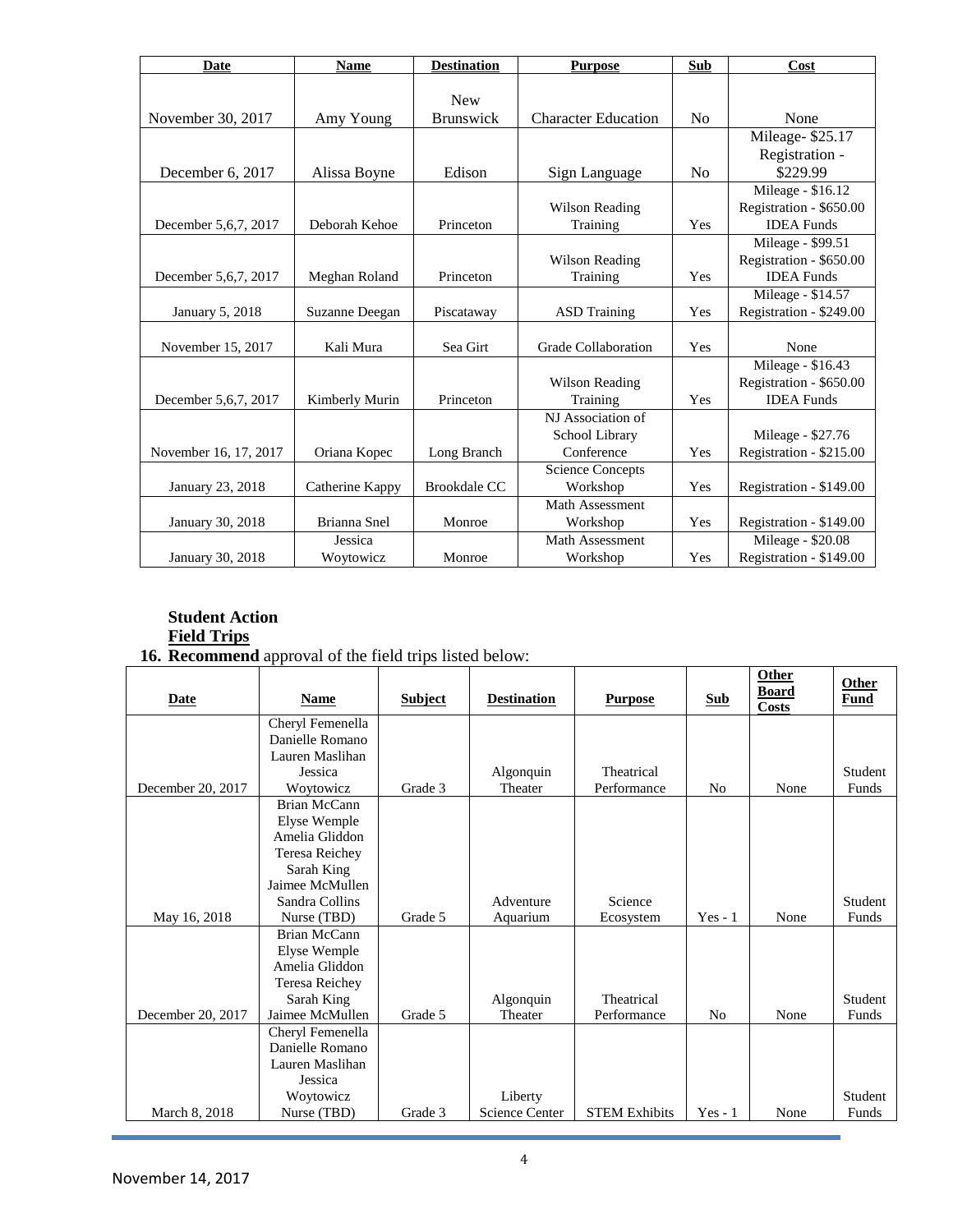|                 |                     |         |                      |                        |         | 2 Coach |         |
|-----------------|---------------------|---------|----------------------|------------------------|---------|---------|---------|
|                 | <b>Richard Kirk</b> |         | <b>Valley Forge</b>  |                        |         | Buses - |         |
|                 | Nurse (TBD)         |         | Gettysburg           |                        |         | \$5.000 | Student |
| May 22-23, 2018 | 8 Teachers (TBD)    | Grade 8 | <b>Amish Country</b> | <b>Historical Tour</b> | $Yes-9$ | Total   | Funds   |

#### **Placement of Students on Home Instruction**

**17. Recommend** that the following student(s) be placed on home instruction, as requested by Guidance or the Child Study Team and approved by the school physician: **None at this time**

#### **Placement of Students Out of District**

**18. Recommend** approval of the Revised 2017-2018 External Placement list that reflects tuition and transportation costs, as per **Document 1**.

#### **Financials**

**19. Recommend acceptance** of the following **Elementary School Central Funds Report** for the month ending **October 31, 2017 as per Document 2.**

# **MANASQUAN/SENDING DISTRICTS**

# **General Items**

**20. Secretary's Report/Financials**

**Recommend acceptance** of the following **Financial Reports**, **High School Central Funds Report, Purchase Orders and Payment** and **Confirmation of Bills (Current Expense) and (Capital Expense).**

The Business Administrator/Board Secretary certifies that as of **October 31, 2017** no budgetary appropriations account has obligations and payments, which in total exceed the amount appropriated by the Board of Education of the Borough of Manasquan.

**Be it Resolved;** that the amount of district taxes, Including debt services requirements, needed to meet the obligations of this Board for the next eight weeks is **\$2,783,332.00** and that Manasquan Borough Council is hereby requested to place in the hands of the Treasurer of School Moneys that amount within the 30 days in accordance with the statutes relating thereto.

**Be It Resolved:** Pursuant to N.J.A.C. 6A:23A-16.10 (c)3 the Board of Education of the Borough of Manasquan accepts the **Business Administrator/Board Secretary's** certification as of **October 31, 2017** that no budgetary appropriations account has obligations and payments, which in total exceed the amount appropriated by the borough of Manasquan Board of Education.

**Recommend acceptance** of the **Secretary's Financial & Investment Report** and the **Treasurer's Report**, for the month ending **October 31, 2017** per **Document D**. (The Treasurer of School Moneys Report for the month of **October 2017** is on file in the Business Office and is in balance with the Secretary's Report).

Pursuant to N.J.A.C. 6A:23A-16.10(c)4, we the members of the Board of Education of the Borough of Manasquan, County of Monmouth, after having reviewed the Report of the Secretary and upon consultation with the appropriate officials, certify that as of **October 31, 2017** it is to the best of our knowledge that no major account fund has been expanded and that sufficient funds are available to meet the district's financial obligations for the remainder of the fiscal year, and that the Board of Education further approves the transfers made with line item accounts of the current expense portion of the **2017-2018 budgets** for **OCTOBER and NOVEMBER** as recommended by the Superintendent of Schools, as per **Document D.**

**Purchase Orders** for the month of **NOVEMBER 2017** be approved**,** as per **Document E.**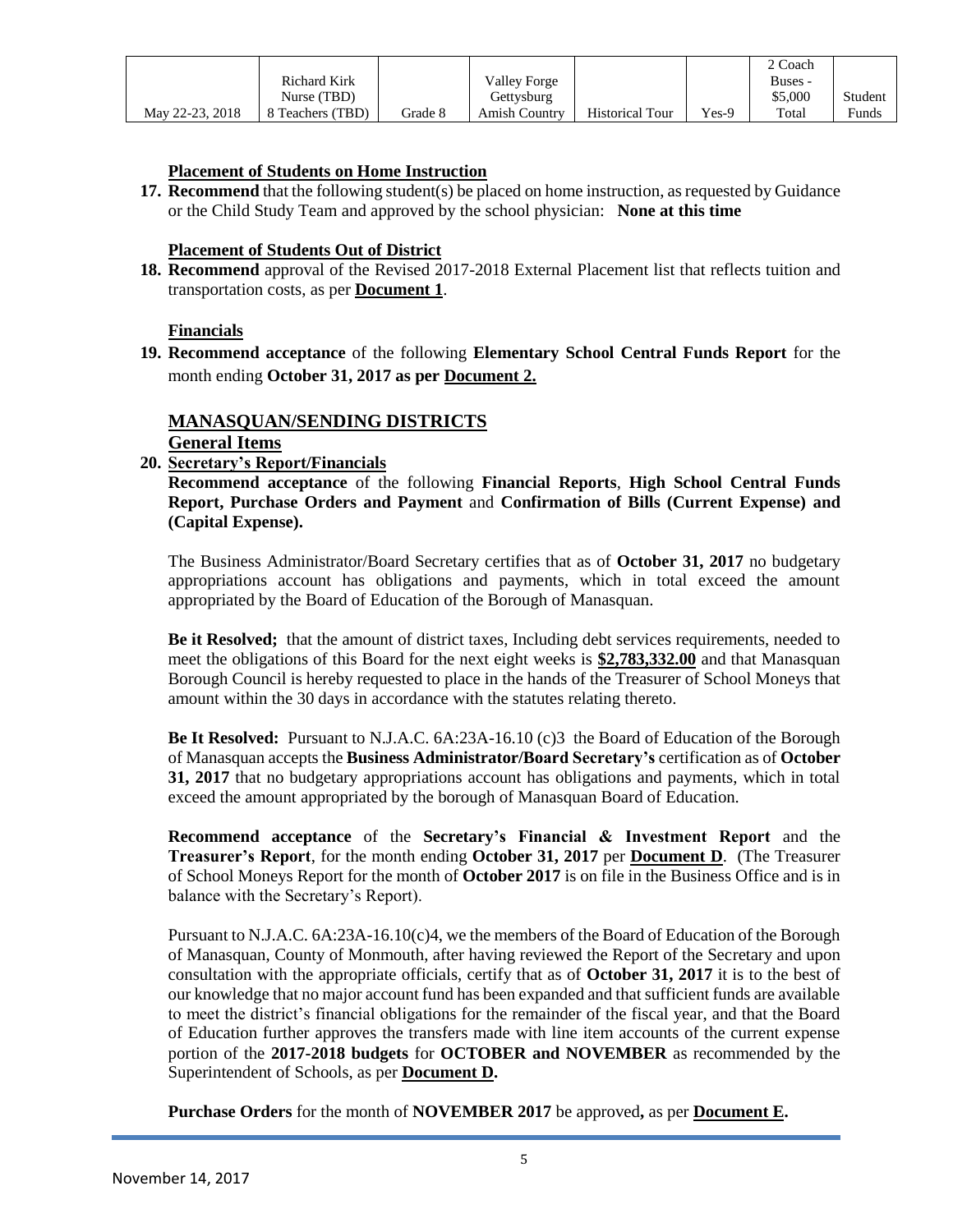Recommend **acceptance** of the **Cafeteria Report** – **Document F.**

**(C) Be it Resolved:** that the **Bills (Current Expense)** in the amount of **\$1,496,313.13** for the month of **NOVEMBER, 2017** be approved. Record of checks **(#41308** through **#41313**), and distributions are on file in the Business Office.

**Be it Resolved:** that the **Bills (Capital Expense)** in the amount of **\$0** for the month of **NOVEMBER, 2017** be approved. Record of checks **(#1093** through **#1093),** and distributions are on file in the Business Office.

Confirmation of **Bills (Current Expense)** for **OCTOBER, 2017** at **\$2,353,537.31** and checks **(#41138** through **#41307)** and **(Capital Expense)** for **OCTOBER, 2017** at **\$156,493.45** and checks **(#1076 through #1092).**

**Recommend acceptance** of the following **High School Central Funds Report** for the month ending **October 31, 2017 as per Document G.**

- **21. Recommend** approval of the 2018 Board of Education meeting dates, as per **Document H.**
- **22. Recommend** approval of the Comprehensive Maintenance Plan Report, M-1 and Facilities Checklists, as per **Document I.**
- **23. Recommend** approval of the Request for Obsolete Equipment Disposal for a metal file cabinet. This equipment has been determined to be unusable, as per **Document J.**
- **24. Recommend** approval of the Agreement between the Manasquan School District and E-rate Partners, LLC for E-rate Services for Funding Year 2018 Category 1, in the amount of \$1,200.00.
- **25. Recommend** approval of the following Pay Applications, pending attorney review:
	- Pay Application #2, from Kappa Construction Corp., for the Manasquan High School Addition & Renovations project, in the amount of \$288,879.50
	- Pay Application #003HS, from SLS Construction, for the Manasquan High School 2017 Stair Tower Interior Door Replacement, in the amount of \$114,000.00
- **26. Recommend** approval of the use of ESEA Grant Title II funds to cover \$4,000 of the consultant fee for Steve Barkley of PLS 3rd Learning, December 5, 2017 professional development workshop.
- **27. Recommend** approval of the use of ESEA Grant Title I part A funds to cover one hundred percent of the cost of Heinemann-Fountas/Bas 1 Conversion Kits 2E to #E (Quote: 5225035) in the amount of \$1,155.00.
- **28. Recommend** approval of the use of ESEA Grant Title IV funds to cover one hundred percent of the stipend of Oriana Kopec as MES television studio/morning news adviser in the amount of \$2,153.
- **29. Recommend** approval of the psychiatric assessment of student #172906 with Dr. Worth for the purpose of re-evaluation and CST recommendations at a rate of \$550.00.
- **30. Recommend** approval of the Memorandum of Agreement with Law Enforcement Officials and the Manasquan School District for the 2017-2018 School Year (on file at the Board of Education office).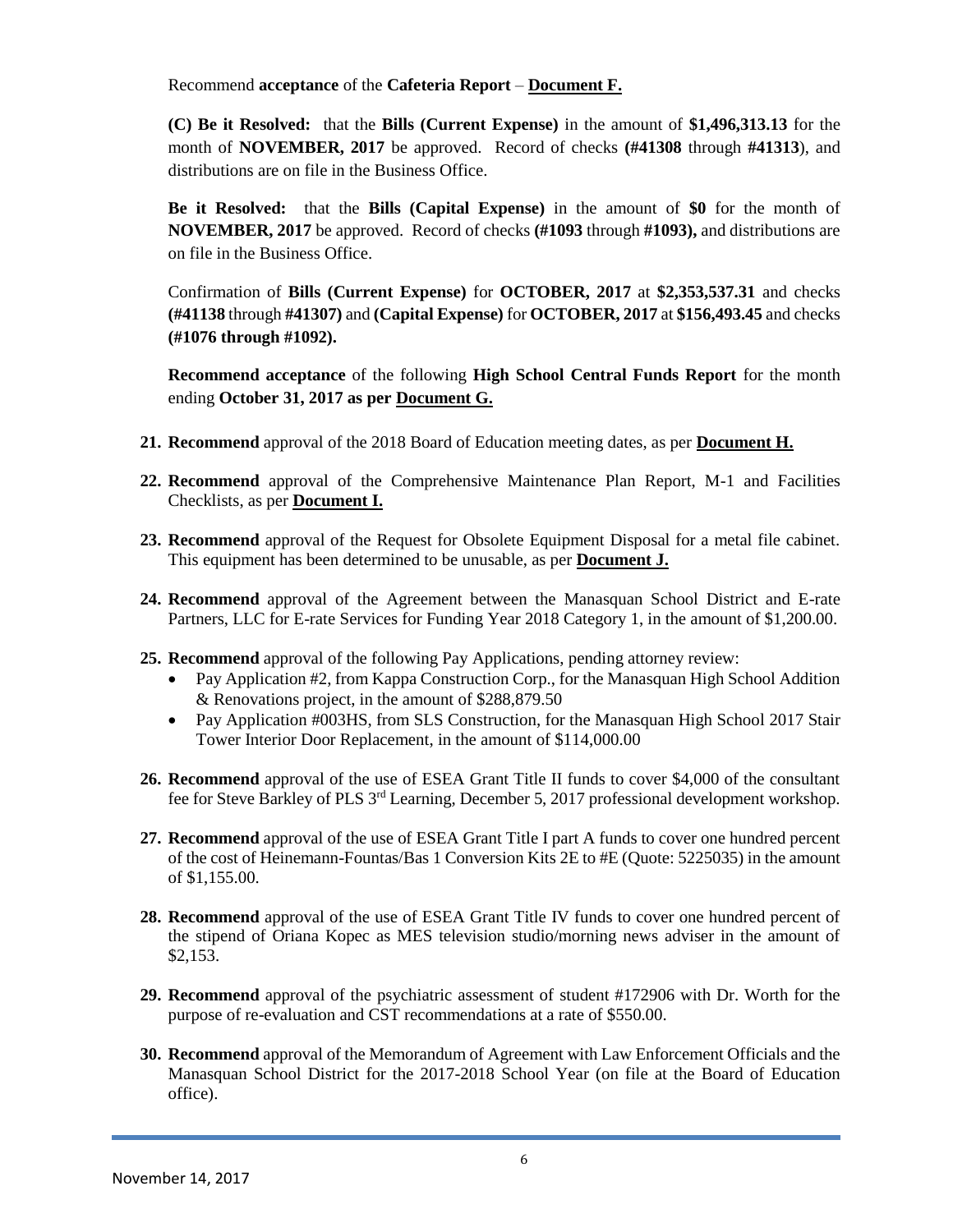- **31. Recommend** approval of the revised NJQSAC Statement of Assurance for the 2017-2018 school year, as per **Document K.**
- **32. Recommend** approval of the Memorandum of Understanding with the Monmouth County Police Academy and the Manasquan School District, pending attorney review, as per **Document L.**
- **33. Recommend** approval of Water and Sims, Employment Services Inc to provide SLE/Job Coaching services for student # 172906 in the amount \$954.00 in order to begin transition services needed for ESY.
- **34. Recommend** approval of Water and Sims, Employment Services Inc. to provide SLE/Job Coaching services for student # 172906 for \$2226.00 to provide specialized intensive job training/coaching for ESY June 5-August 18, 2017.
- **35. Recommend** approval of teacher or teachers to run twelve (12) remediation sessions from December 2017 until the January 2018 PARCC testing at a cost of \$1,368.00.
- **36. Recommend** approval to reject all bids received on November 8, 2017 for Renovations to the Alternative School, as per **Document M** and further approve to re-bid the project.

#### **Professional Days**

**37. Recommend** approval of the **attendance** of staff members at conferences/workshops indicated below:

| <b>Date</b>          | <b>Name</b>           | <b>Destination</b>   | <b>Purpose</b>          | <b>Sub</b>     | Cost                    |
|----------------------|-----------------------|----------------------|-------------------------|----------------|-------------------------|
|                      |                       |                      | Indoor Air              |                |                         |
| November 17, 2017    | Lynn Coates           | Waretown             | <b>Quality Training</b> | N <sub>0</sub> | None                    |
|                      |                       |                      | Co-Teaching             |                |                         |
| November 30, 2017    | <b>Tiffany Jaeger</b> | Eatontown            | Workshop                | Yes            | Registration - \$100.00 |
|                      |                       |                      | <b>ADHD</b>             |                |                         |
| November 29, 2017    | Kathleen Stonaker     | Neptune              | Symposium               | N <sub>0</sub> | Mileage - \$4.84        |
|                      |                       |                      | Oral Proficiency        |                | Mileage - \$15.56       |
| November 4, 2017     | Rosa Russo            | New Brunswick        | Workshop                | N <sub>0</sub> | Registration - \$25.00  |
|                      |                       |                      | Eastern Athletic        |                |                         |
|                      |                       |                      | Training                |                | Mileage - \$170.50      |
|                      |                       |                      | Association             |                | Registration - \$150.00 |
| January 5-8, 2017    | Kevin Hyland          | <b>Boston</b>        | Conference              | Yes            | Hotel - \$477.00        |
|                      |                       |                      | Legal One -             |                |                         |
|                      |                       |                      | Seniority and           |                | Mileage - \$20.15       |
| December 7, 2017     | <b>Jesse Place</b>    | Monroe               | Tenure Workshop         | N <sub>0</sub> | Registration - \$150.00 |
|                      |                       |                      | New Course              |                |                         |
| October 23, 2017     | Claire Kozic          | <b>Scotch Plains</b> | <b>Material Review</b>  | Yes            | Mileage - \$9.92        |
|                      |                       |                      | Peer Mediation          |                |                         |
| November 2, 2017     | Jill Santucci         | New Brunswick        | Workshop                | Yes            | Mileage - $$10.23$      |
|                      |                       |                      | Self-Regulation         |                |                         |
| December 5, 2017     | <b>Robert Kehoe</b>   | Manalapan            | Workshop                | Yes            | Mileage - \$13.14       |
|                      |                       |                      |                         |                | Registration: \$425.00  |
|                      |                       |                      |                         |                | Mileage: \$45.94        |
|                      |                       |                      |                         |                | Tolls: \$10.00          |
|                      |                       |                      |                         |                | Parking: \$20.00        |
|                      | Frank Kasyan          |                      |                         |                | Hotel: \$99.00          |
|                      | <b>Jesse Place</b>    | Atlantic City,       |                         |                | M&IE: \$64.00           |
| January 25, 26, 2018 | <b>Frank Scott</b>    | NJ                   | NJASA Techspo           | No             | Costs Per Traveler      |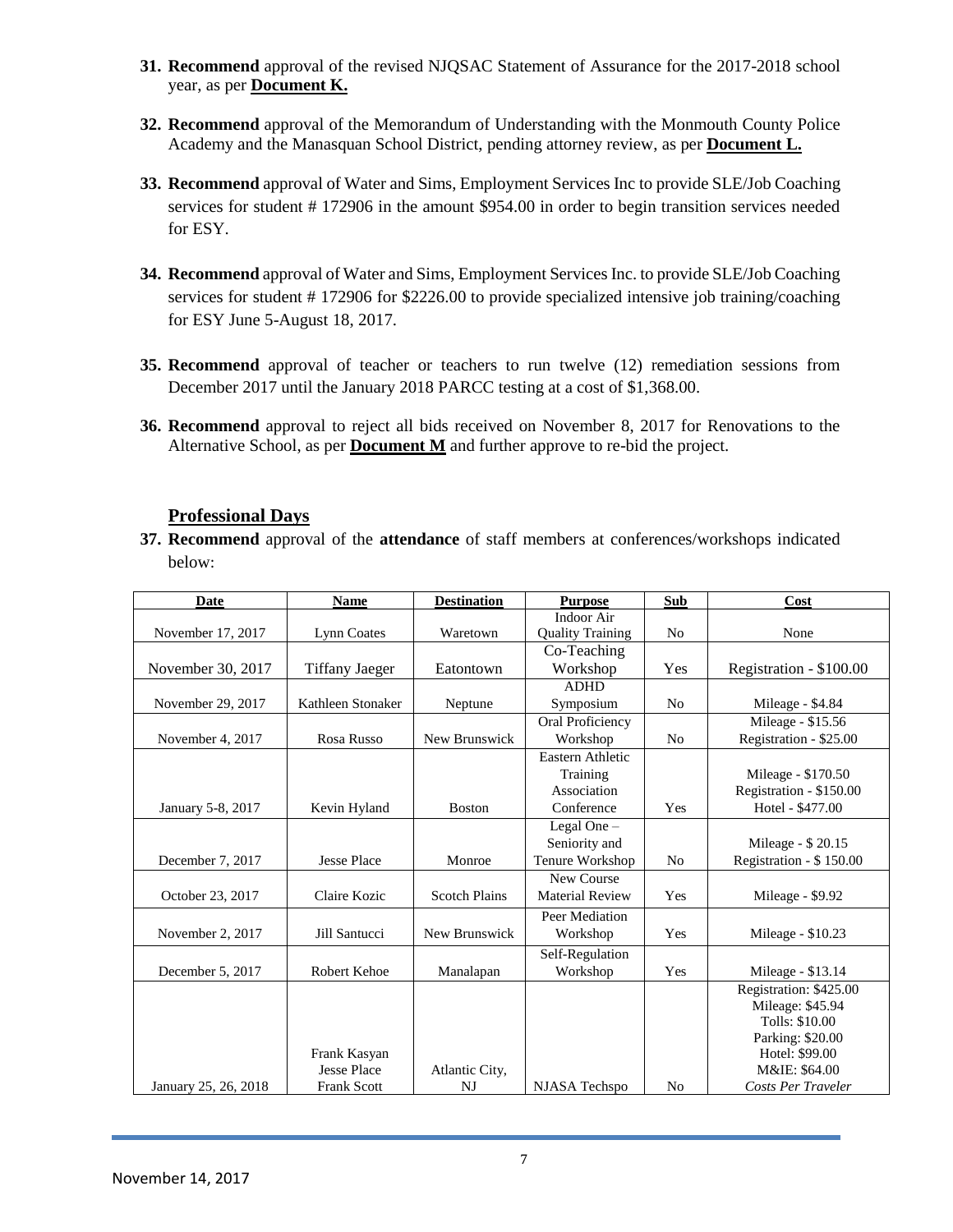|                  |             |                |               |    | Registration: \$275.00<br>Mileage: \$45.94<br>Tolls: \$10.00 |
|------------------|-------------|----------------|---------------|----|--------------------------------------------------------------|
|                  | James Egan  | Atlantic City, |               |    | Parking: \$20.00                                             |
|                  |             |                |               |    |                                                              |
| January 25, 2018 | Lisa Kukoda | NJ             | NJASA Techspo | No | Costs Per Traveler                                           |

# **Student Action**

**Field Trips**

**38. Recommend** approval of the field trips listed below:

| <b>Date</b>       | <b>Name</b>   | <b>Subject</b> | <b>Destination</b> | <b>Purpose</b>   | <b>Sub</b> | <b>Other Board</b><br>Costs | Other<br>Fund |
|-------------------|---------------|----------------|--------------------|------------------|------------|-----------------------------|---------------|
|                   |               |                |                    |                  |            |                             |               |
|                   | James Fagen   |                |                    |                  |            |                             |               |
|                   | Jason Bryant  |                |                    |                  |            |                             |               |
|                   | Nurse (as     |                | St. Peter's        | Model UN         |            |                             | Student       |
| March 8, 2018     | necessary)    | Model UN       | University         | Conference       | $Yes-2$    | <b>Bus - \$700</b>          | Funds         |
|                   | Jill Santucci |                |                    |                  |            |                             |               |
|                   | Leigh Busco   |                |                    |                  |            |                             |               |
|                   | Elizabeth     |                | First              |                  |            |                             |               |
|                   | Rudder        |                | Presbyterian       | Presentation     |            |                             |               |
|                   | Nurse (as     |                | Church             | for Sending      |            |                             |               |
| December 11, 2017 | necessary)    | Peer Leaders   | Manasquan          | <b>Districts</b> | $Yes-1$    | None                        | None          |
|                   | Kevin Hyland  |                |                    |                  |            |                             |               |
|                   | James Freda   |                |                    |                  |            |                             |               |
|                   | Nurse (as     |                | Rutgers            | Medical          |            |                             |               |
| December 1, 2017  | necessary)    | Medical        | University         | Lab              | $Yes-2$    | <b>Bus - \$400</b>          | None          |

#### **Placement of Students on Home Instruction**

**39. Recommend** that the following student(s) be placed on home instruction, as requested by Guidance or the Child Study Team and approved by the school physician: **#182428 Grade 12 November 2, 2017 - January 26, 2018 (Medical)**

## **40. Old Business/New Business**

## **41. Public Forum**

## **42. Executive Session**

**WHEREAS**, the Sen. Byron M. Baer Open Public Meetings Act, *N.J.S.A*. 10:4-6, *et seq*., (the "Act") provides that the Manasquan Board of Education hold an "Executive Session" from which the public is excluded to discuss matters that are confidential or are one of the nine (9) subject matters listed in Section 12(b) of the Act; and

**WHEREAS**, it is recommended by the Superintendent that the Manasquan Board of Education go into Executive Session on this date in Manasquan, New Jersey, to discuss matters that are permissible for discussion in Executive Session; and

**WHEREAS**, the length of the Executive Session is estimated to be thirty (30) minutes after which the public meeting of the Board shall reconvene and proceed with business; and

**WHEREAS**, that the Board hereby declares that its discussion of the following subject(s) will be made public at a time when the public's interest in disclosure is greater than any privacy or governmental interest being protected from disclosure.

**NOW, THEREFORE BE IT RESOLVED** by the Manasquan Board of Education that the Board shall go into Executive Session to discuss the following items: